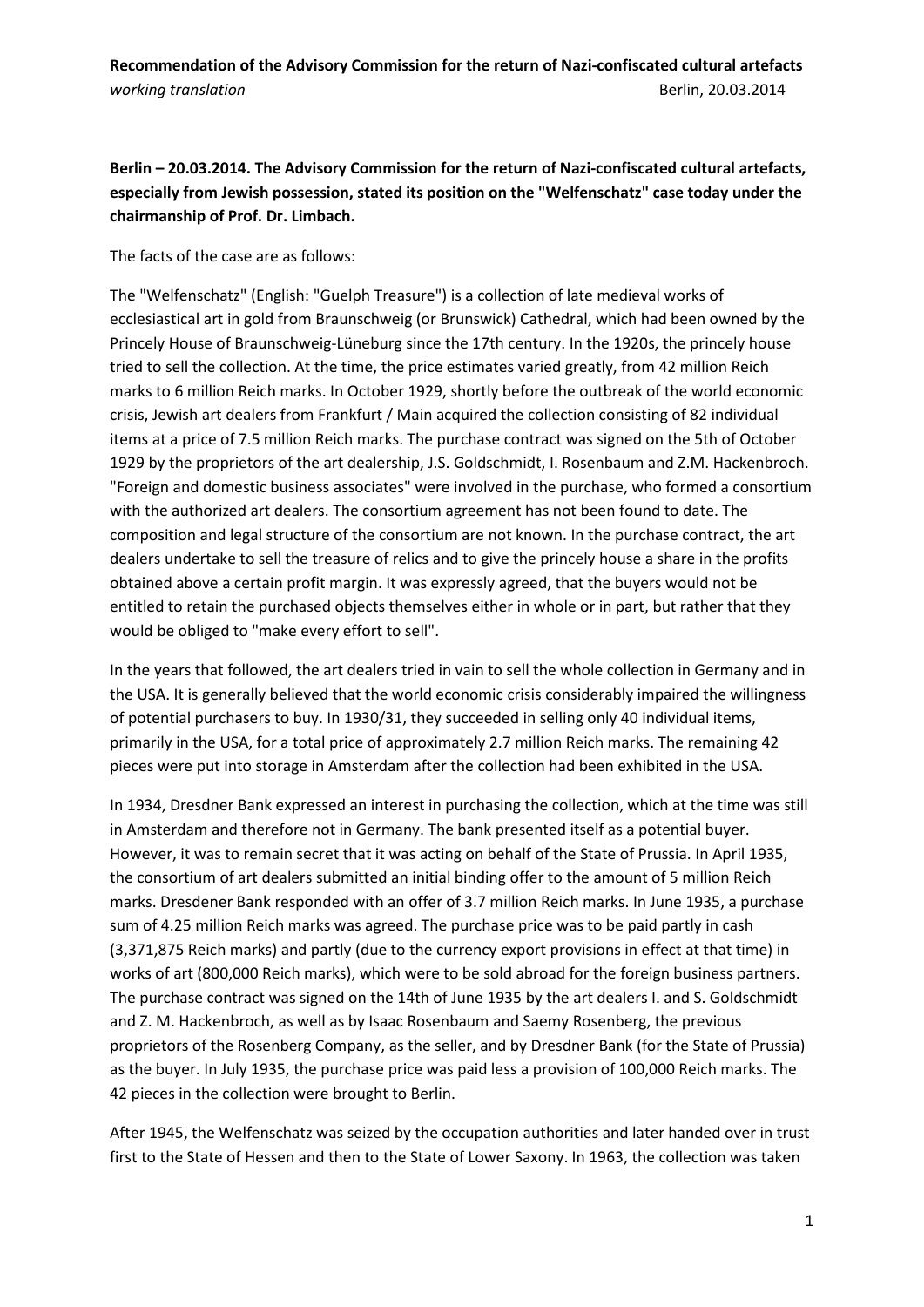over by the Stiftung Preußischer Kulturbesitz [Prussian Cultural Heritage Foundation] and has been exhibited at the Kunstgewerbemuseum in Berlin ever since.

Within the context of the reparation procedures, no compensation claims were made by the Jewish art dealers or their heirs or by the other participants with respect to the Welfenschatz treasure.

In 2008, the heirs to the art dealers represented by Stötzel, their lawyer, demanded that the 42 Welfenschatz pieces be returned by the Stiftung Preußischer Kulturbesitz [Prussian Cultural Heritage Foundation].

The claimants are of the view that the sale in 1935 was a case of confiscation due to persecution. In 1934 and 1935, they maintain that Dresdner Bank and the Prussian state government behind it deliberately exploited the difficult economic situation the Jewish art dealers found themselves in and exerted pressure on them. Even the Prussian Prime Minister Göring became involved. He was the driving force behind this transaction, they claim. The purchase price of 4.25 million Reich marks did not correspond to the market value of the collection. According to expert estimates, a purchase price of at least 6 to 7 million Reich marks for the 42 individual items would have been appropriate in 1935.

The Stiftung Preußischer Kulturbesitz has refused to return the Welfenschatz. First of all, it refers to the fact that it has not been clarified whether the four art dealers alone or also other participants in the sale were the co-owners of the Welfenschatz. Only all of the co-owners as a whole would be entitled to claim the return of the collection. The sale in 1935, the Foundation holds, was not a compulsory sale due to persecution. The art dealers had been attempting to sell the collection since 1929 and did not enter into the contract in 1935 under political pressure. The purchase price of 4.25 million Reich marks reflected the market value at that time and was therefore appropriate. There were no other interested potential purchasers in 1934 and 1935 that would have been in a position to raise the purchase sum. The lack of demand and the lower purchase price in comparison with earlier estimates can be attributed to the world economic crisis and not to the repression of Jewish art dealers by the National Socialist government. They accepted the purchase price after lengthy negotiations. If one compares the entire proceeds from the sale of the 40 individual items in 1930/1931 and the 42 individual items in 1935 to the purchase price in 1929, the Jewish art dealers and their business partners made a loss in the amount of ca. 10%. Moreover, the Stiftung Preußischer Kulturbesitz points out that the art dealers and their business partners were free to dispose of the proceeds from the sale. In any case, there is no evidence which speaks against free disposal.

After the two parties were unable to come to an agreement during the discussions on the Welfenschatz, they agreed to call upon the Advisory Commission in 2012, which has the task of mediating and working to find fair and just solutions in the case of differences of opinion between public institutions and the previous owners of cultural artefacts, especially those from Jewish ownership.

The Advisory Commission has examined this extraordinary case in detail, evaluated the extensive documentation and written submissions from of the parties and listened to their legal representatives. According to the findings of the commission, the art dealers had been trying to resell